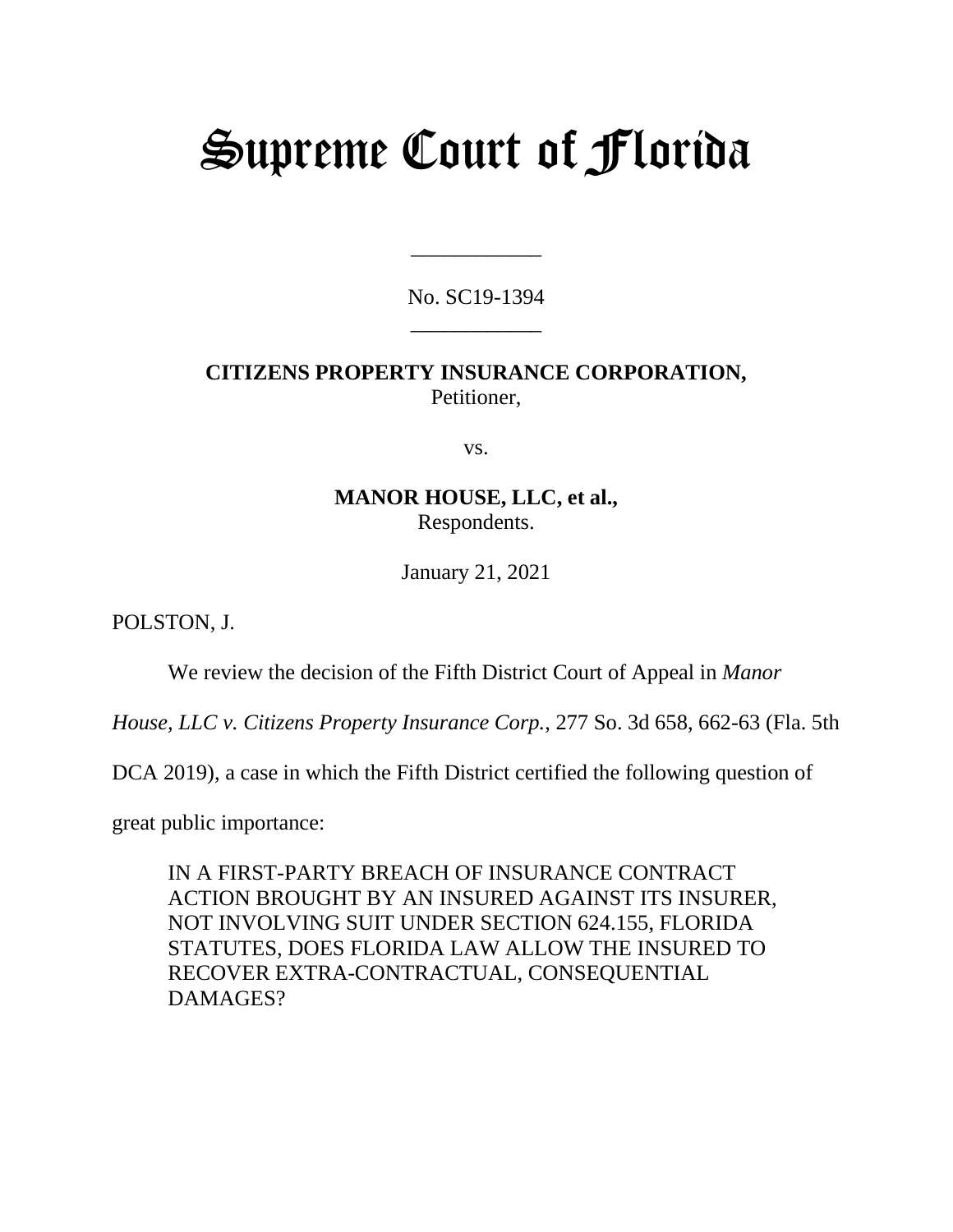For the reasons that follow, we answer the certified question in the negative.<sup>[1](#page-1-0)</sup>

## **I. BACKGROUND**

This case involves a first-party breach of insurance contract claim where the insureds, Manor House, LLC, Ocean View, LLC, and Merritt, LLC (collectively Manor House), seek to recover extra-contractual, consequential damages for lost rental income totaling approximately \$2.5 million from the insurer, Citizens Property Insurance Corporation (Citizens). The Fifth District set forth the facts as follows:

Citizens insured nine apartment buildings owned by Manor House that were damaged in September 2004 when Hurricane Frances struck. Manor House presented its claims under the Citizens insurance policy; following an inspection of the property, Citizens issued payments totaling \$1,927,747. In April 2006, Manor House's public adjuster, Dietz International, asked Citizens to reopen the claim. In June 2006, Manor House presented another claim, this time for \$10,000,000. After reopening the claim and assigning a new adjuster, Citizens made additional payments in September 2006 totaling \$345,192. Then, in December 2006, Citizens' field adjuster informally estimated the "actual cash value" of the loss at \$5,489,062 and the "replacement cost value" of the loss at \$6,410,456. Meanwhile, Manor House's public adjuster estimated the replacement cost value at \$10,027,087.

In an effort to resolve the dispute over costs, in March 2007 Jeffrey Wells, the apartment complex's new owner and Manor House's litigation agent, sent Citizens a letter requesting payment of the "undisputed" amount of \$6.4 million, i.e. the field adjustor's informal estimate of replacement costs, and demanding an appraisal. Citizens responded by challenging Mr. Wells' authority to act on behalf of Manor House and asked for documentary proof of his authority. Citizens also asked Mr. Wells to supply documentation it

<span id="page-1-0"></span><sup>1.</sup> We have jurisdiction. *See* art. V, § 3(b)(4), Fla. Const.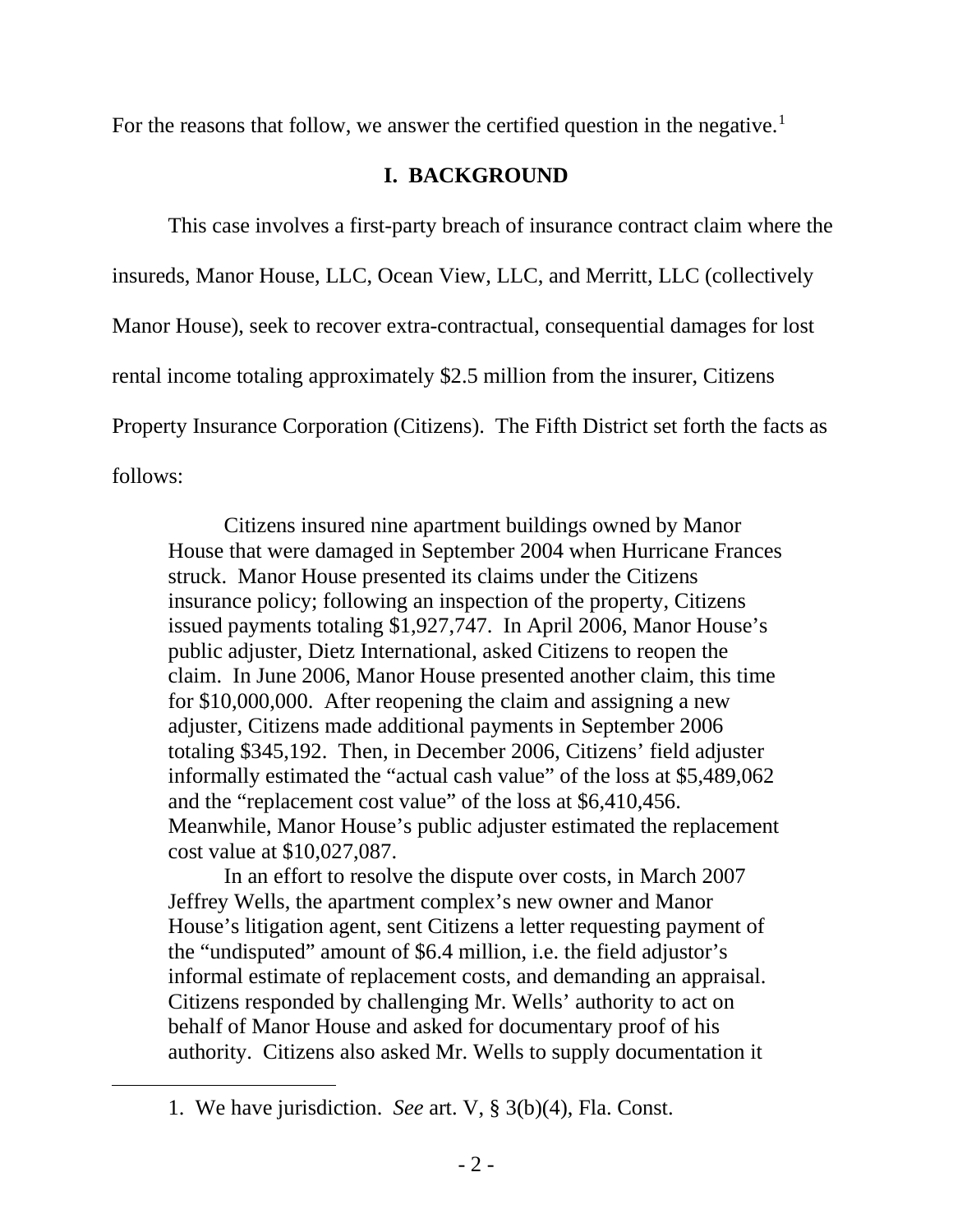said was necessary to consider the requests for appraisal and payment, including articles of incorporation, certified ownership records, invoices for actual costs of replacement, and contracts for the work in progress. Mr. Wells responded with a letter denying that the invoices and other documents requested by Citizens were necessary to trigger an appraisal; however, he provided the insurer with a copy of his appointment as Manor House's agent.

In August 2007, Manor House filed suit demanding prompt payment of the allegedly "undisputed" amount of \$6.4 million and seeking the court to compel Citizens to engage in the policy-provided appraisal procedures. The trial court granted serial motions to abate the action based upon the failure of Manor House to provide all necessary documents to Citizens. In June 2009, the trial court ordered the action stayed and directed the parties to go forward with the appraisal process. In November 2009, the appraisal panel awarded Manor House \$8,649,816 in replacement cost value and \$8,388,752 in actual cash value. In January 2010, Citizens paid an additional \$5,502,022 to Manor House.

Manor House later filed suit against Citizens alleging, inter alia, breach of contract and fraud. On the breach claim, Manor House alleged that Citizens failed to: properly adjust the loss, pay the undisputed amount after estimates, honor Manor House's demand for appraisal, provide Manor House with documents it needed to adjust the loss, and timely pay the appraisal award. Manor House sought to recover extra-contractual damages related to rental income that it allegedly lost due to the delay in repairing the apartment complex based on Citizens' procrastination in adjusting and paying the Manor House claims.

*Manor House*, 277 So. 3d at 660-61 (footnote omitted). The trial court granted

Citizens' motion for partial summary judgment regarding the breach of contract

claim for lost rental income. *Id.* at 661. Specifically, the trial court's order

granting Citizens' motion for partial summary judgment regarding lost rental

income stated that "[n]othing in the insurance contract provides coverage for lost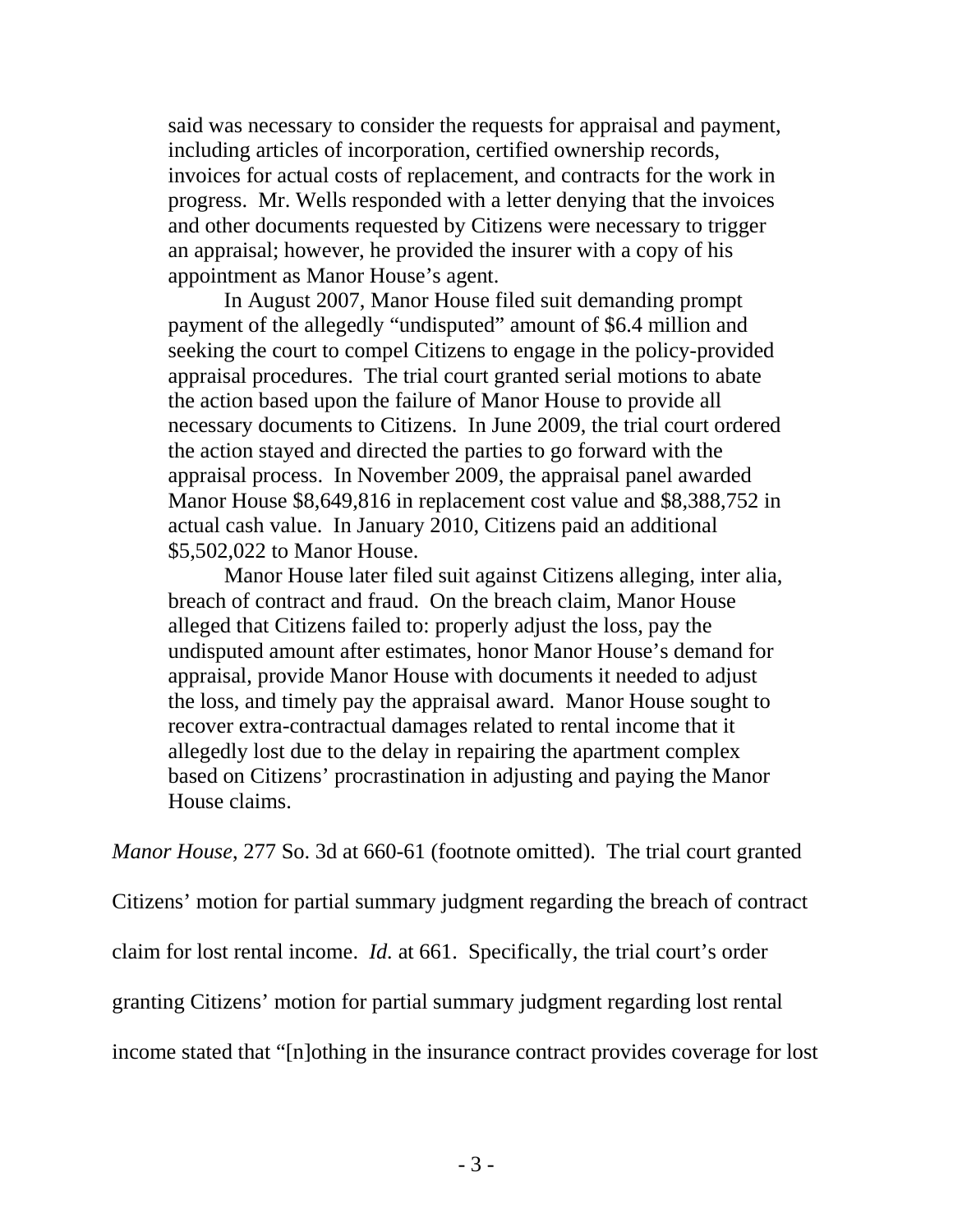rents," and "there is no coverage as a matter of law for these damages sought by [Manor House]."

On appeal, Manor House challenged, among other orders, the trial court's order granting Citizens' motion for partial summary judgment to prevent Manor House from pursuing a claim for extra-contractual, consequential damages. *Id.* at 659-60. The Fifth District reversed the partial summary judgment regarding the consequential damages claim. *Id.* at 660. The Fifth District acknowledged that the trial court granted Citizens' motion "based on the fact that the insurance policy essentially provided for property damage coverage, but did not provide coverage for lost rent." *Id.* at 661. The Fifth District explained that "[w]hile that is an accurate reading of the insurance policy, the trial court's ruling ignores the more general proposition that 'the injured party in a breach of contract action is entitled to recover monetary damages that will put it in the same position it would have been had the other party not breached the contract.' " *Id.* (quoting *Capitol Envtl. Servs., Inc. v. Earth Tech, Inc.*, 25 So. 3d 593, 596 (Fla. 1st DCA 2009)). The Fifth District concluded that "when an insurer breaches an insurance contract, the insured 'is entitled to recover more than the pecuniary loss involved in the balance of the payments due under the policy' in consequential damages, provided the damages 'were in contemplation of the parties at the inception of the contract.' " *Id.* (quoting *Life Inv'rs Ins. Co. of Am. v. Johnson*, 422 So. 2d 32, 34 (Fla. 4th

- 4 -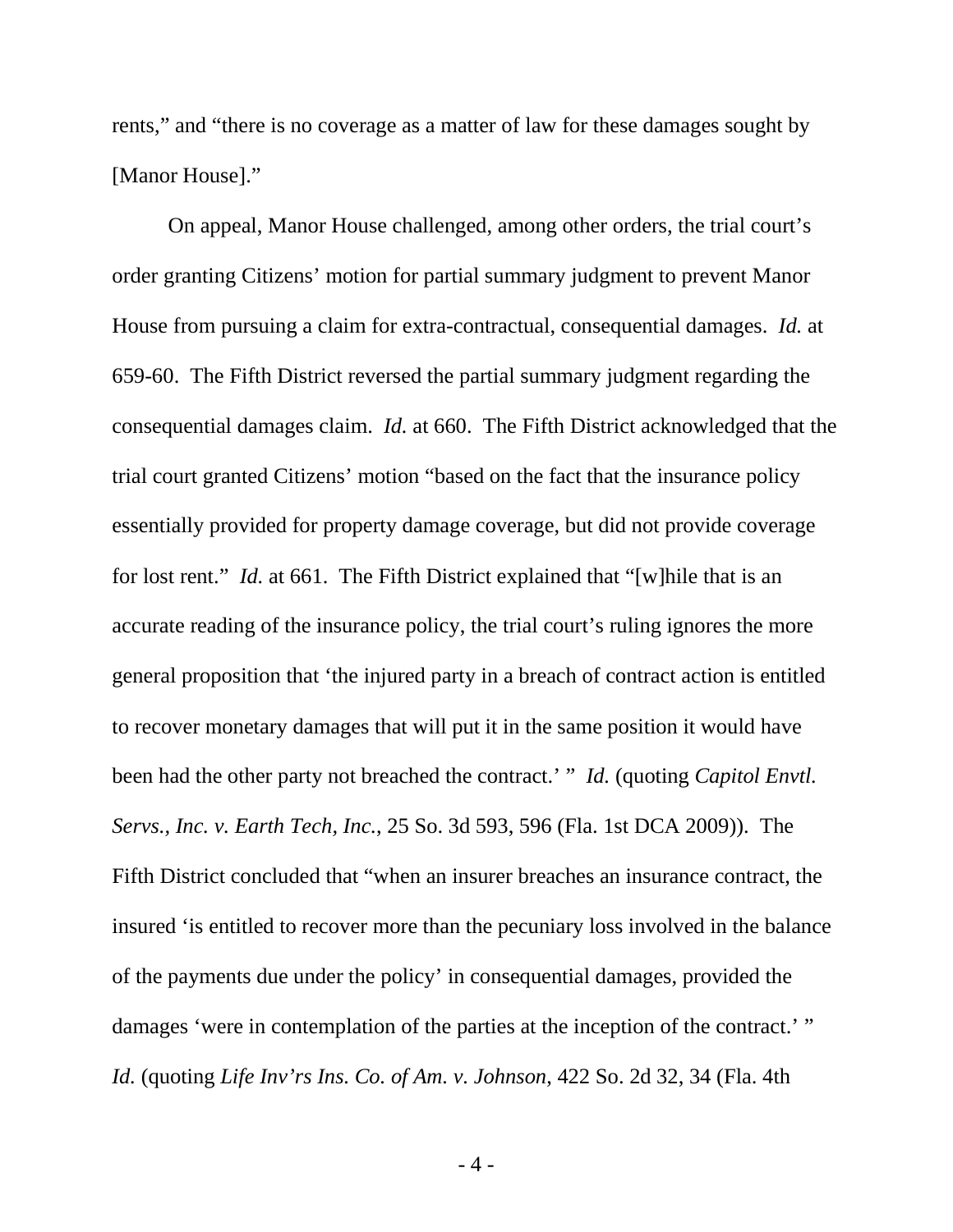DCA 1982)). The Fifth District explained that "[i]n granting summary judgment, the trial court denied Manor House the opportunity to prove whether the parties contemplated that Manor House, an apartment complex, would suffer consequential damages in the form of lost rental income if Citizens breached its contractual duties to timely adjust and pay covered damages, which in this case allegedly resulted in a significant delay in completing repairs so that units could once again be rented." *Id.*

The Fifth District further concluded that while Citizens "is immune from bad faith claims . . . the consequential damages Manor House seeks are based squarely on breach of contract claims requiring no allegation or proof that Citizens acted in bad faith." *Id.* at 662. Accordingly, the Fifth District concluded that "Citizens is not statutorily immune from this aspect of Manor House's claim." *Id.*

#### **II. ANALYSIS**

The certified question asks whether Florida law allows the insured to recover extra-contractual, consequential damages in a first-party breach of insurance contract action brought by an insured against its insurer, not involving suit under section 6[2](#page-4-0)4.155, Florida Statutes (2019).<sup>2</sup> We answer the certified question in the negative, quash the Fifth District's decision, and remand. In doing so, we conclude

<span id="page-4-0"></span><sup>2.</sup> This Court reviews questions of law de novo. *See Ruiz v. Tenet Hialeah Healthsystem, Inc.*, 260 So. 3d 977, 981 (Fla. 2018).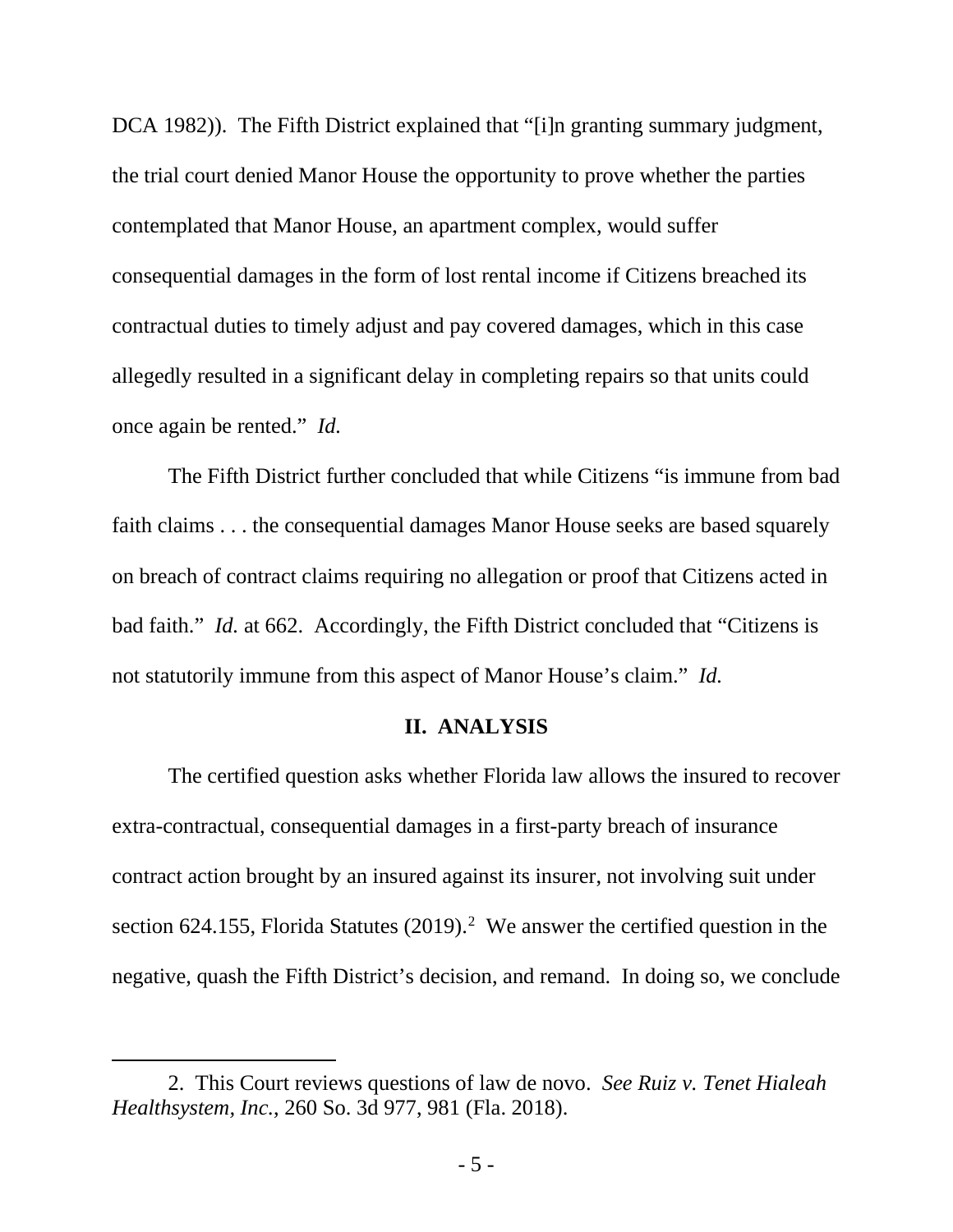that extra-contractual, consequential damages are not available in a first-party breach of insurance contract action because the contractual amount due to the insured is the amount owed pursuant to the express terms and conditions of the policy. Extra-contractual damages are available in a separate bad faith action pursuant to section 624.155 but are not recoverable in this action against Citizens because Citizens is statutorily immune from first-party bad faith claims. *See* § 627.351(6)(s)1., Fla. Stat. (2019); *see also Citizens Prop. Ins. Corp. v. Perdido Sun Condo. Ass'n*, 164 So. 3d 663, 664, 668 (Fla. 2015).

In the context of a first-party insurance claim, this Court has explained that "the contractual amount due the insured is the amount owed pursuant to the express terms and conditions of the policy." *Talat Enters., Inc. v. Aetna Cas. & Sur. Co.*, 753 So. 2d 1278, 1283 (Fla. 2000). Further, "the only common law action available to the insured was a breach of contract action against the insurer in which damages were limited to those contemplated by the parties in the insurance policy." *Macola v. Gov't Emps. Ins. Co.*, 953 So. 2d 451, 455-56 (Fla. 2006); *see also Talat Enters., Inc.*, 753 So. 2d at 1281 (explaining that a cause of action for first-party bad faith did not exist at common law).

In this case, the trial court and the Fifth District below both recognized that the express terms of the subject insurance policy did not include coverage for lost rental income. Specifically, the trial court concluded that "[n]othing in the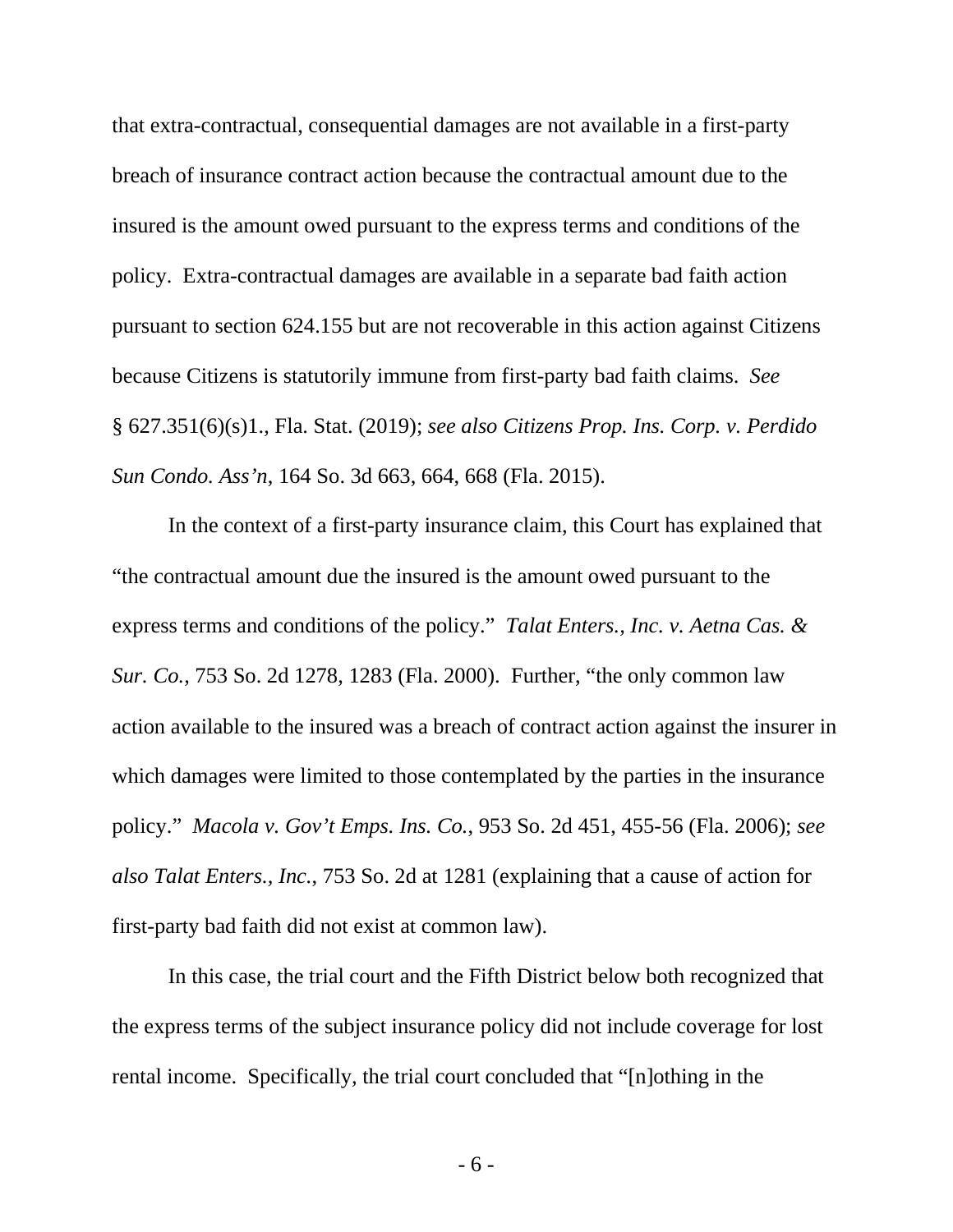insurance contract provides coverage for lost rents," and "there is no coverage as a matter of law for these damages sought by [Manor House]." The Fifth District in *Manor House* acknowledged that the trial court read the policy accurately when it concluded that the policy provided coverage for property damage but not for lost rental income. However, the Fifth District reversed the trial court, concluding that "the insured 'is entitled to recover more than the pecuniary loss involved in the balance of the payments due under the policy' in consequential damages, provided the damages 'were in contemplation of the parties at the inception of the contract.' " *Manor House*, 277 So. 3d at 661 (quoting *Johnson*, 422 So. 2d at 34). The Fifth District further concluded that the trial court "denied Manor House the opportunity to prove whether the parties contemplated that Manor House, an apartment complex, would suffer consequential damages in the form of lost rental income if Citizens breached its contractual duties to timely adjust and pay covered damages." *Id.* The Fifth District's conclusion is based on the premise that parties can "contemplate" remedies outside the insurance policy's express terms.

However, as the trial court properly concluded, the parties must rely on what they actually have pursuant to the express terms and conditions of the insurance policy. *See Prudential Prop. & Cas. Ins. Co. v. Swindal*, 622 So. 2d 467, 472 (Fla. 1993) ("Courts are to give effect to the intent of the parties as expressed in the policy language . . . ."); *see also QBE Ins. Corp. v. Chalfonte Condo. Apartment* 

- 7 -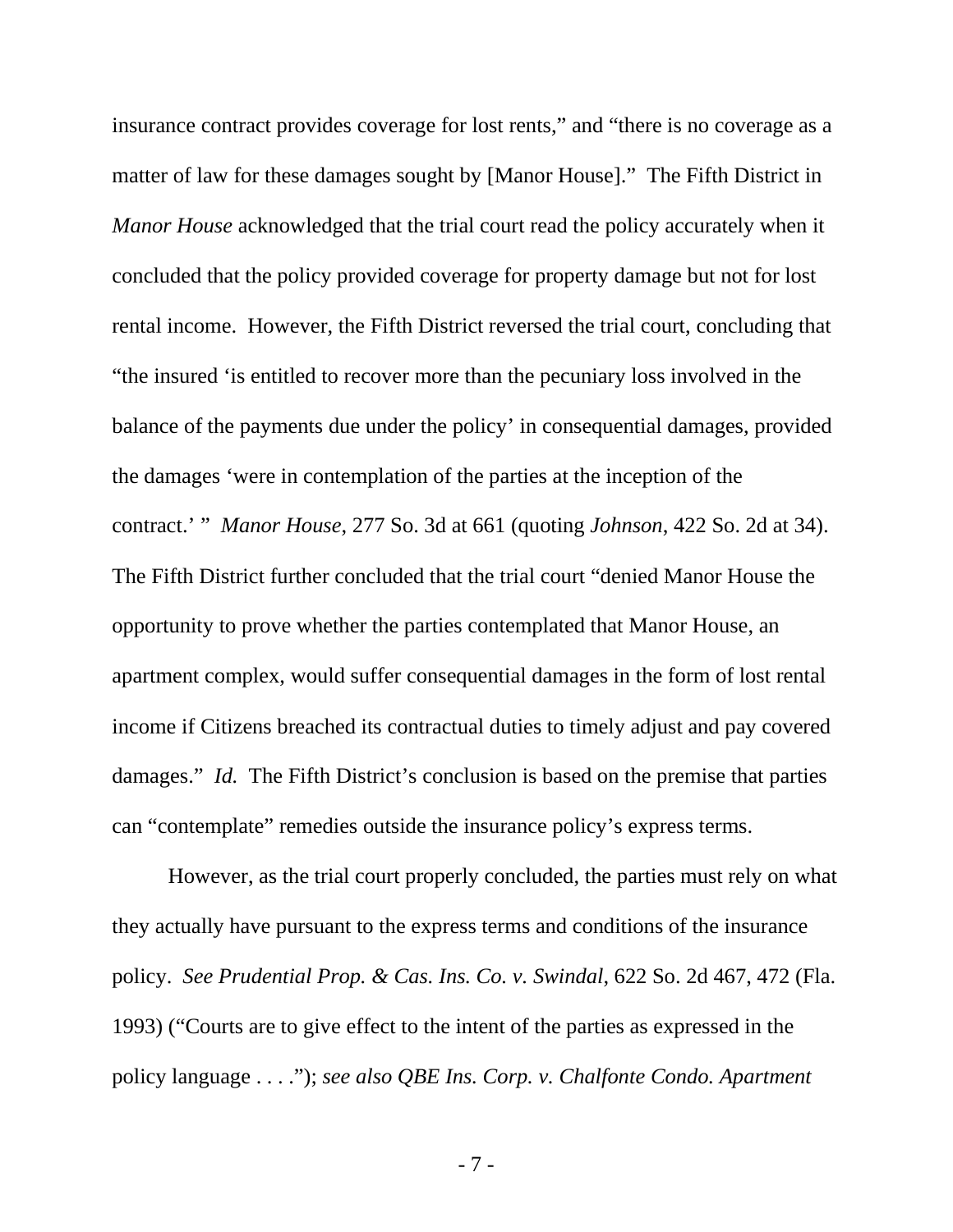*Ass'n*, 94 So. 3d 541, 549 (Fla. 2012) (declining to adopt the doctrine of reasonable expectations in the insurance context). Accordingly, we must give effect to the express terms of the subject insurance policy, which does not provide lost rental income coverage.

Manor House seeks to recover extra-contractual, consequential damages in this case based on Citizens' alleged failure to timely adjust the loss, wrongful denial of the claim, and delay and failure to timely pay the claim. These allegations are found in a first-party bad faith action where an insured sues his or her own insurance company for improper denial of benefits. *See Time Ins. Co. v. Burger*, 712 So. 2d 389, 391 (Fla. 1998). Through the enactment of section 624.155, the Legislature has established the current framework for a first-party bad faith cause of action, which allows for the recovery of extra-contractual damages against an insurer. *See* § 624.155(1)(a) (providing that "[a]ny person may bring a civil action against an insurer when such person is damaged" by a violation by the insurer of certain statutory provisions, including section 626.9541(1)(i), Florida Statutes (2019), which prohibits unfair claim settlement practices);

§ 624.155(1)(b)1., Fla. Stat. (providing a cause of action against an insurer for "[n]ot attempting in good faith to settle claims when, under all the circumstances, it could and should have done so, had it acted fairly and honestly toward its insured and with due regard for her or his interests"); *see also Talat Enters., Inc.*, 753 So.

- 8 -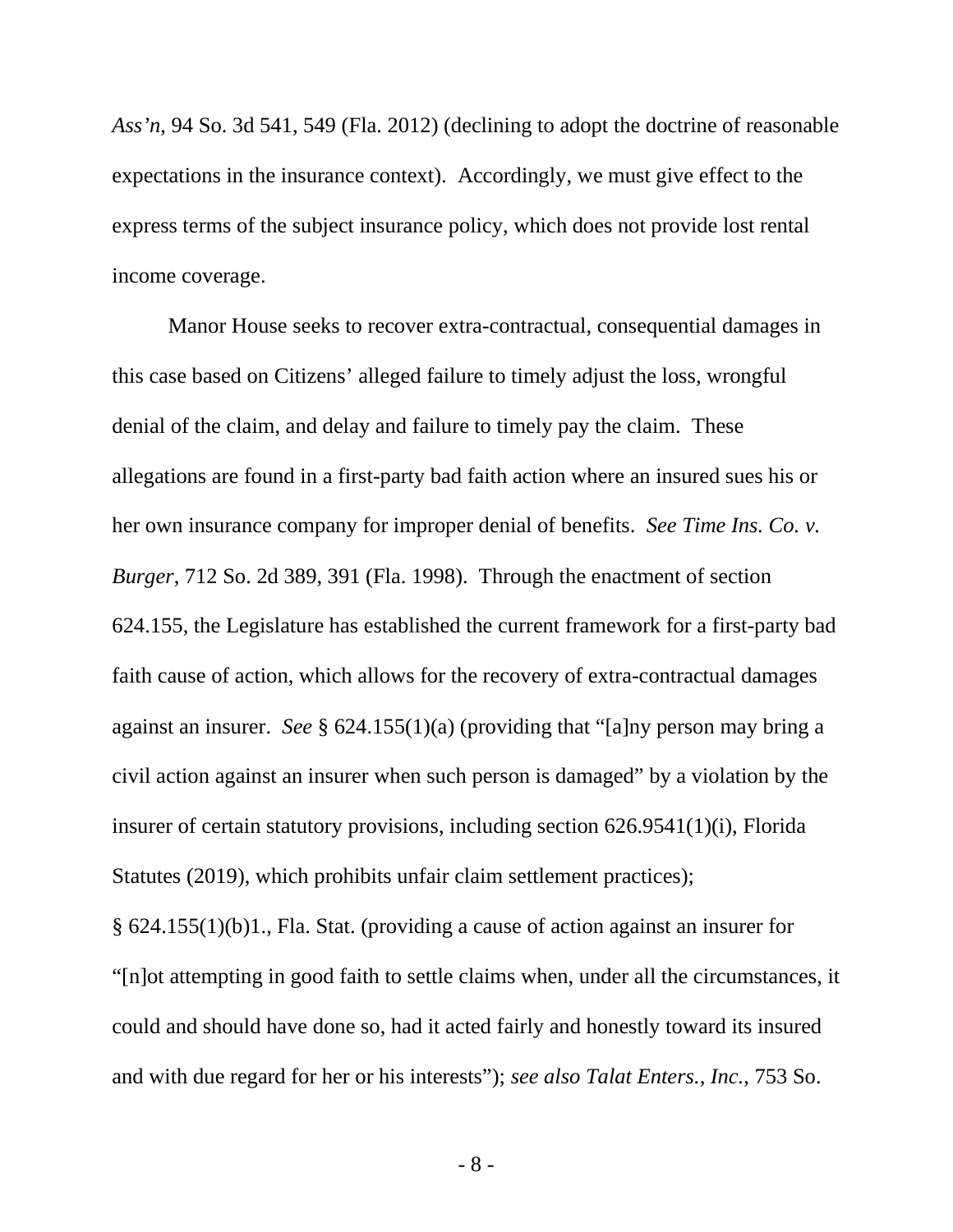2d at 1283 ("Section 624.155(1)(b), Florida Statutes (1993), then, is correctly read to authorize a civil remedy for extra contractual damages if a first-party insurer does not pay the contractual amount due the insured after all the policy conditions have been fulfilled . . . ."). But Citizens is "a government entity that is an integral part of the state, and that is not a private insurance company," and this Court has concluded that Citizens is statutorily immune from first-party bad faith claims. *See* § 627.351(6)(a), (s)1.; *see also Perdido Sun Condo. Ass'n*, 164 So. 3d at 664 ("[A] statutory first-party bad faith cause of action under section 624.155(1)(b) is not an exception to the immunity granted to Citizens by the Legislature."). Accordingly, extra-contractual damages are not recoverable in this action against Citizens.

#### **III. CONCLUSION**

For the above reasons, we answer the certified question in the negative, quash the Fifth District's decision, and remand for proceedings consistent with this opinion. In doing so, we conclude that extra-contractual, consequential damages are not available in a first-party breach of insurance contract action because the contractual amount due to the insured is the amount owed pursuant to the express terms and conditions of the insurance policy. Extra-contractual damages are available in a separate bad faith action pursuant to section 624.155 but are not recoverable in this action against Citizens because Citizens is statutorily immune from first-party bad faith claims.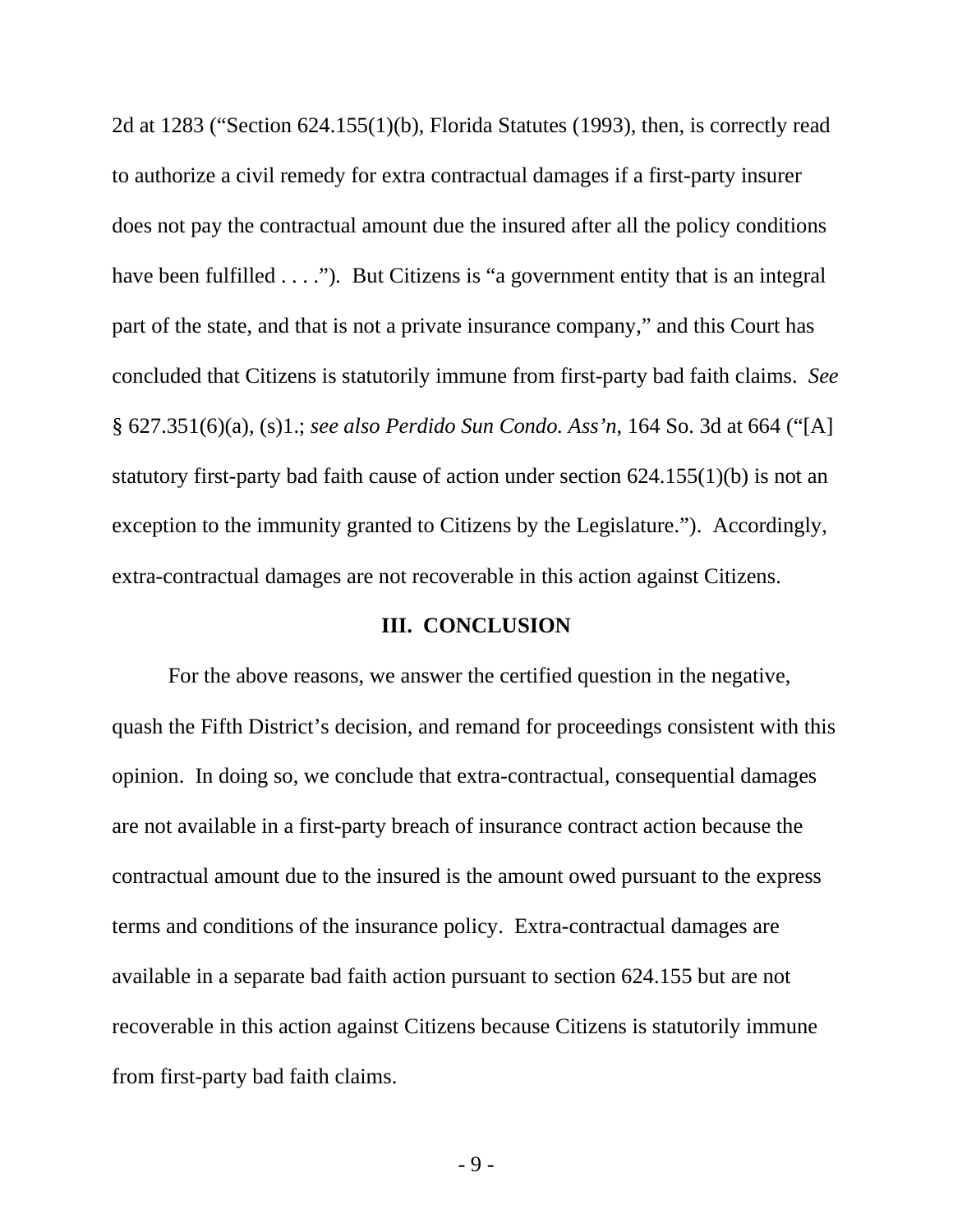It is so ordered.

CANADY, C.J., and LABARGA, LAWSON, MUÑIZ, and COURIEL, JJ., concur. GROSSHANS, J., did not participate.

NOT FINAL UNTIL TIME EXPIRES TO FILE REHEARING MOTION AND, IF FILED, DETERMINED.

Application for Review of the Decision of the District Court of Appeal – Certified Great Public Importance

Fifth District - Case No. 5D17-2841

(Brevard County)

Raoul G. Cantero, David P. Draigh, and Ryan A. Ulloa of White & Case LLP, Miami, Florida; Kara Rockenbach Link and Daniel Schwarz of Link & Rockenbach, P.A., West Palm Beach, Florida; and J. Pablo Caceres of Butler Weihmuller Katz Craig LLP, Tampa, Florida,

for Petitioners

Alexander Brockmeyer, Molly Brockmeyer, and Mark Boyle of Boyle, Leonard & Anderson, P.A., Fort Myers, Florida,

for Respondent

Kansas R. Gooden of Boyd & Jenerette, PA, Miami, Florida; and Derek J. Angell of Bell & Roper, P.A., Orlando, Florida

for Amicus Curiae Florida Defense Lawyers Association

Timothy J. Meenan, Thomas P. Crapps, and Kirsten Matthis of Meenan P.A., Tallahassee, Florida,

for Amici Curiae Florida Insurance Council, Personal Insurance Federation of Florida, American Property Casualty Insurance Association, and National Association of Mutual Insurance Companies